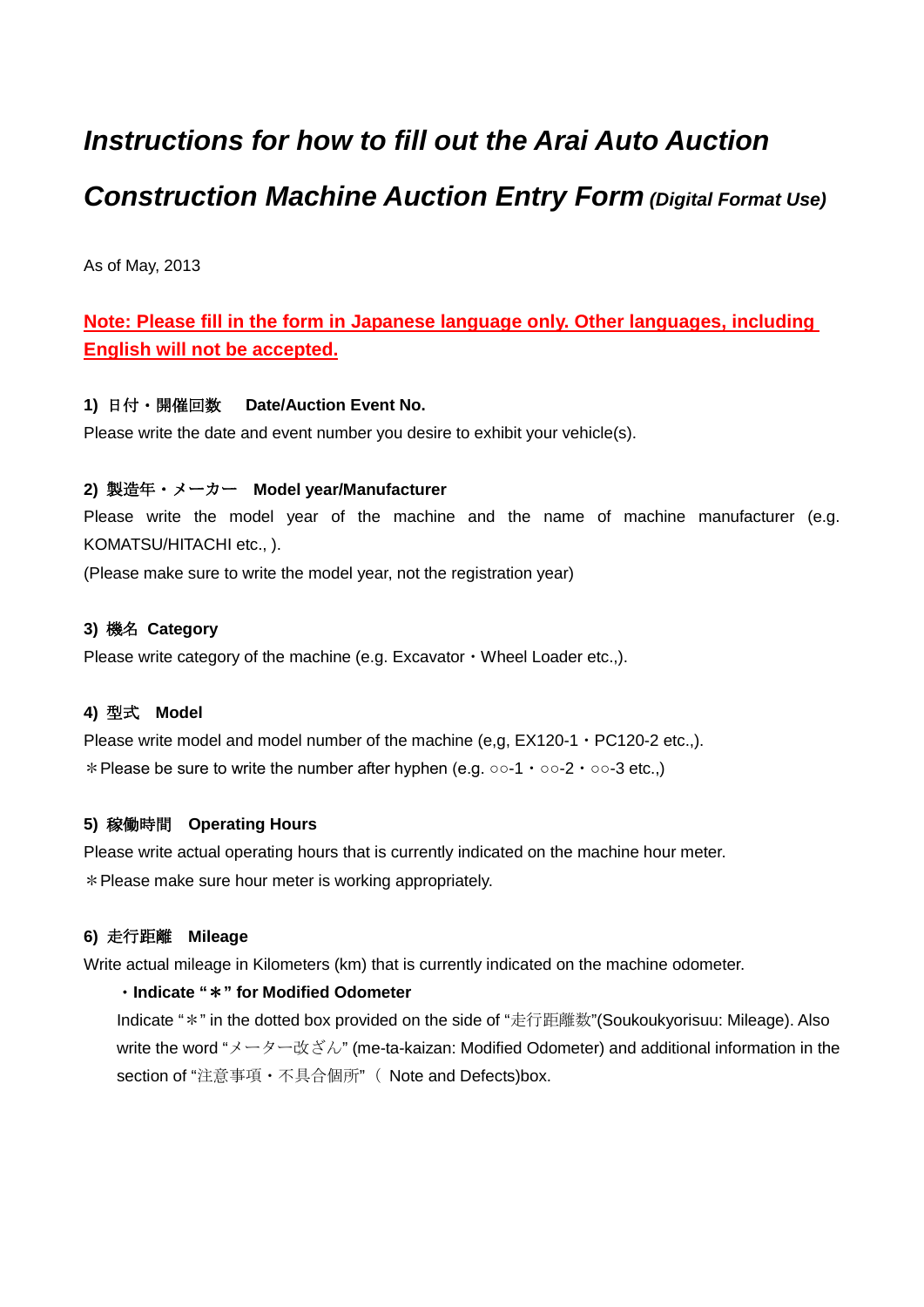# ・**Indicate "#" for Mileage Unknown**

Indicate "#" in the dotted box provided on the side of "走行距離数". Also write the word "走行距離不 明" (Soukoukyori Fumei: Mileage Unknown) and additional information in the section of "注意事項・ 不具合個所"(Note and Defects)box.

# ・**Indicate "\$" for Replaced Odometer**

Indicate "\$" in the dotted box provided on the side of "走行距離数". Also write the word "メーター交 換" (Meta-koukan: Odometer Replaced) and additional information in the section of "注意事項・不具 合個所"(Note and Defects)box.

# **7)** シフト **Transmission**

Please write appropriate transmission type.

# **8)**燃 料 **Fuel**

Please write the type of fuel.

(G for gasoline or D for diesel or LPG for liquid propane gas or CNG for compressed natural gas or LPG/G for use both liquid propane gas and gasoline etc.,)

#### **9)**登録番号 **Registration Number**

Please write the registration number as recorded on the Automobile Inspection Certificate and on the actual vehicle.

#### **10)** 車体番号 **Machine Identification Number**

Please indicate the machine identification number accurately as displayed on the VIN plate of the actual machine.

\*If the machine can be registered, the machine has to be able to confirm machine identification number accurately through authority stamping.

# **11)** 建機工・(統一)譲渡書類 **Title Transfer Certificate of Japan Construction Equipment Manufacturers Association**

When you exhibit the machine in our auction, you must provide any documents as follows.

- ① Title Transfer Certificate of Japan Construction Equipment Manufacturers Association.
- ② Title Transfer Certificate of supplier and conformation of to be related stolen goods.

When you provide ①Title Transfer Certificate of Japan Construction Equipment Manufacturers Association, circle the letter "有"(available) in the dotted box provided on the side of "建機工・(統一)譲渡 書類".

 $*$ If there is no indication, your machine will be automatically determined as " $\text{m}$ "(not available).

\*If your machine has the registration number, It is required to submit the registration document.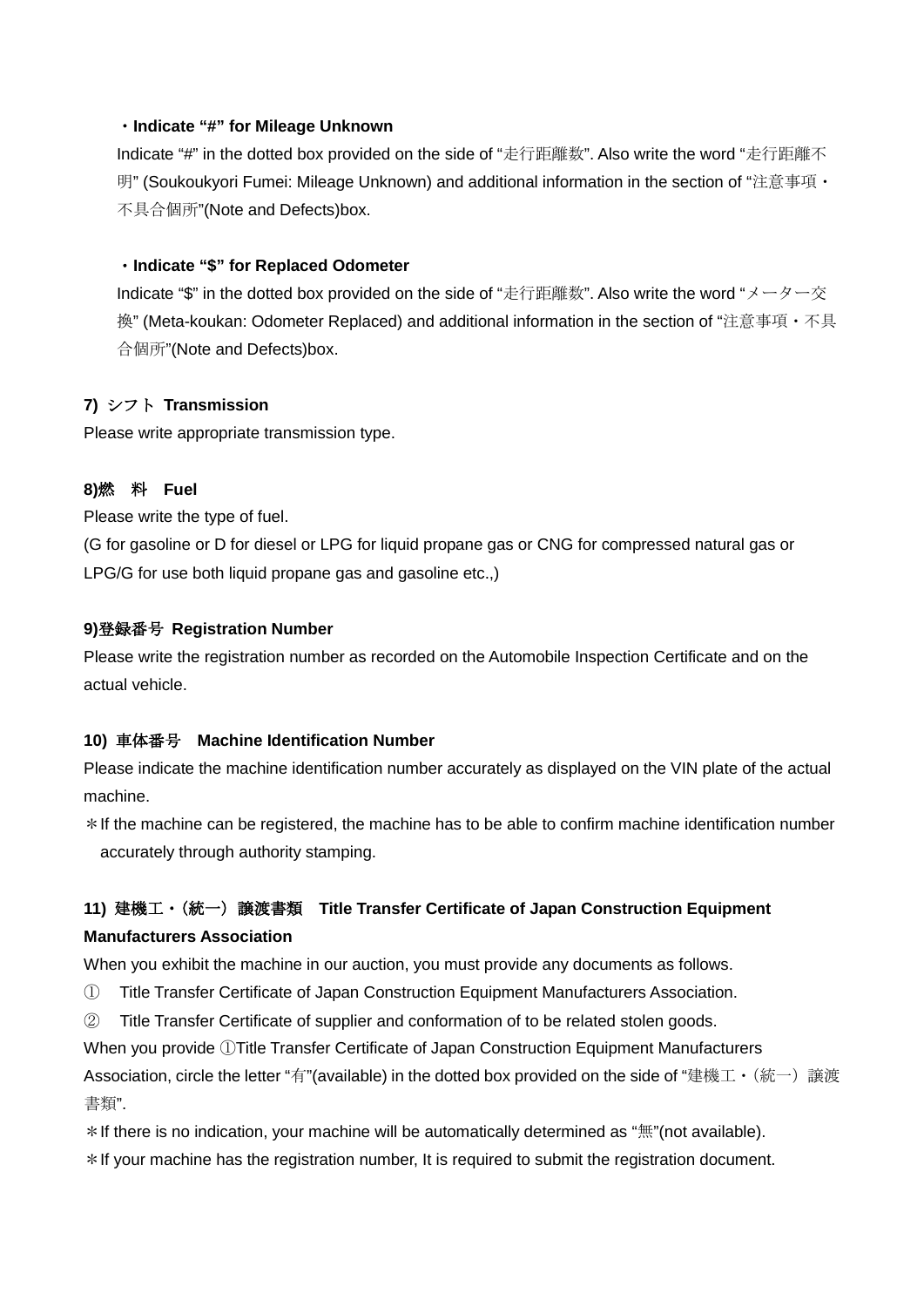# **12)** セールスポイント **Sales Points**

Write any additional functional parts and accessories here. If there are parts associated with the accessory, make sure those parts are available. Please do not include any malfunctioning or broken items in this section. It may cause arbitration if these parts are missing.

#### **13)** 注意事項・不具合箇所 **Notes and Malfunction Disclosure**

Please write the item or the function which is not working appropriately and/or missing parts.

(e.g. Hydraulic oil pump trouble  $\cdot$  Beam cracked  $\cdot$  When operating the swing, it has a strange noise and so on. )

It may case arbitration if there is no indication.

# **14)**スタート価格 **Starting Price**

Please write your starting bid price as it will be indicated on the auction stock list.

#### **15)** 希望価格 **Desired selling price**

Please write your desired selling price including auction conductor's selling price allowance that is 30,000 yen.

#### **16) AA** 在庫価格 **AA-Zaiko(Buy Now)Price**

Please write AA-Zaiko price at the same price as your "売切り価格"(Urikiri-kakaku: the price that is OK to sell at or beyond) . By submitting the AA-Zaiko entry form to front office after the auction, you can exhibit your vehicle on AA-Zaiko at no extra cost.

#### **17)** 希望コーナー **Desired Exhibiting Category**

If you wish to exhibit your vehicle in any particular category of our auction, please write it in the box. Auction will be authorized to make the final determination of which category your vehicle will be exhibited in, regardless of your indication here.

# **18)** 会員 **No.**及び出品店名 **Member Number and Exhibitor's Company Name**

To avoid unnecessary trouble or confusion, please write this information accurately.

# **For exhibit of Construction machine**

When you exhibit the machine to our auction, the machine has to suitable the standard as follow.

- ・・The machine has to be appropriately functional and good operating condition.
- ・・The machine has to be moved by itself. (The machine has to be able to move in auction yard.)
- ・・The machine can not be dismantled.

Exceptions can be made if the machine was to be dismantled for transport